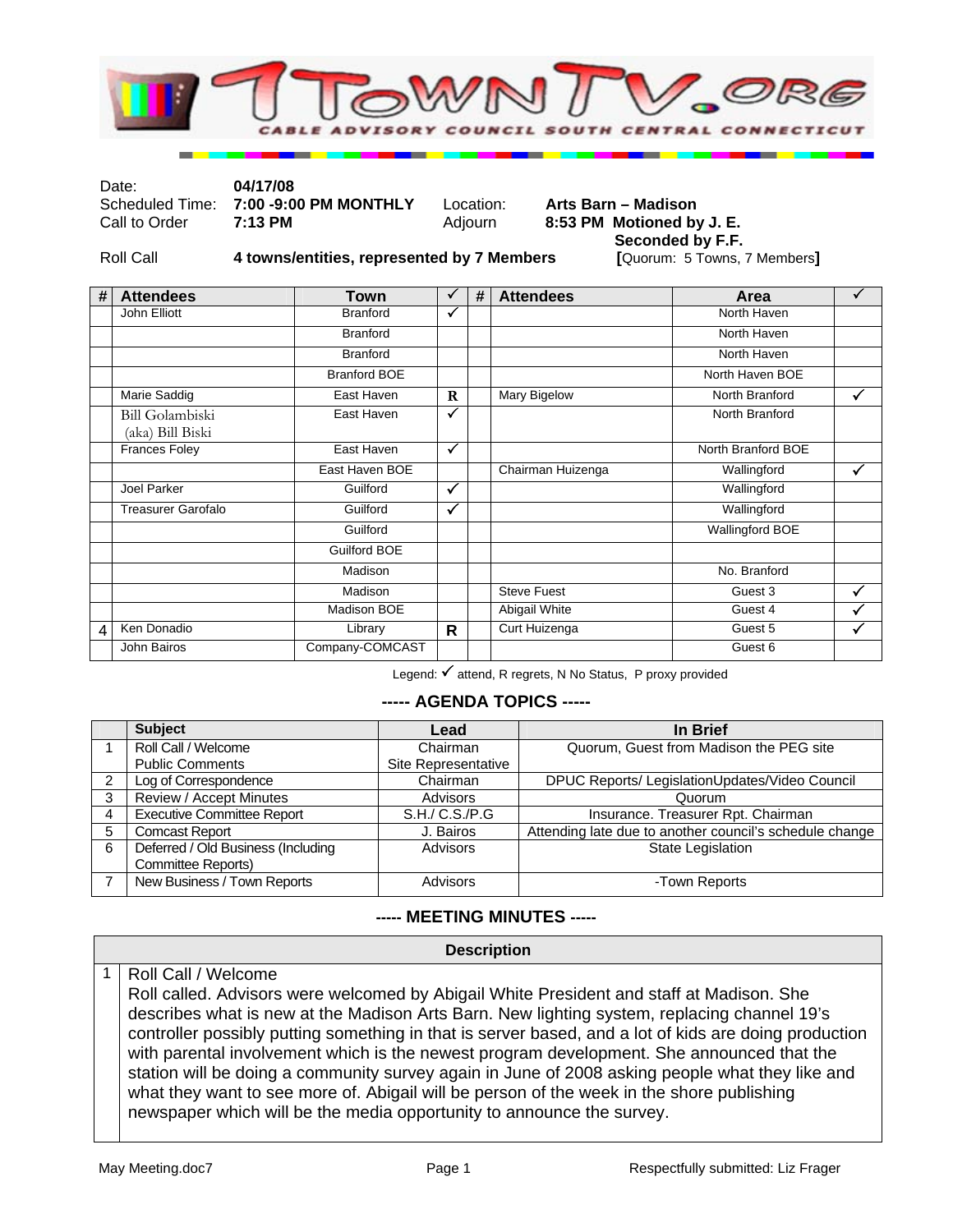|                | COUNCIL SOUTH CENTRAL CONNEC                                                                                                                                                                                                                                                                                                                                                                                                                                                                                                                                                                                                                                                                                                                                                                                                                                                                                                                                                                                                                                                                                                                            |
|----------------|---------------------------------------------------------------------------------------------------------------------------------------------------------------------------------------------------------------------------------------------------------------------------------------------------------------------------------------------------------------------------------------------------------------------------------------------------------------------------------------------------------------------------------------------------------------------------------------------------------------------------------------------------------------------------------------------------------------------------------------------------------------------------------------------------------------------------------------------------------------------------------------------------------------------------------------------------------------------------------------------------------------------------------------------------------------------------------------------------------------------------------------------------------|
|                | PEG Internet Distribution discussion occurred during welcome: Frances asks if Madison had done<br>any uploading of their meetings to Internet So far it is free on some sites and ETV is posting<br>shows up to a few hours in length. (ETV government TV producers are uploading government<br>programming on to the government website via http://easthavenpolitics.blogspot.com/)                                                                                                                                                                                                                                                                                                                                                                                                                                                                                                                                                                                                                                                                                                                                                                    |
| $\overline{2}$ | Chairman Huizenga comments about how there is currently no limit or price for video uploads but<br>there is limits and pricing for images on some sites like Google. Other than Wallingford [channel<br>18 http://www.vbricktv.com/wpa/ Channel 20 http://wallingfordgovtv.blogspot.com/] no other town<br>responded affirmatively to participating in Internet distribution. John from Branford says he knows<br>nothing about it. Chairman Huizenga indicates that U-verse discussions (IPTV for subscribers)<br>had begun with Branford and No. Haven based on ATT source. Chairman Huizenga had<br>requested of John Erma ATT that a copy of the 'standard' contract be distributed to the eligible<br>interconnect sites at the April Video Council Meeting. This was follow-up to a similar request at<br>Vernon Public Hearing in March. WPAA has not entered discussion but they are confident that<br>their current VBrick technology makes them interconnect ready. Frances will document Google<br>Internet Posting procedures and distribute.<br>STATUS of 2007 Reporting: CACSCC Advisors need to confirm ETV, Guilford and North Branford |
|                | Annual Reports are completed for 2007 (due February). Wallingford 2006/2007 were provided to<br>Comcast at this Meeting. .                                                                                                                                                                                                                                                                                                                                                                                                                                                                                                                                                                                                                                                                                                                                                                                                                                                                                                                                                                                                                              |
|                | Chairman Huizenga reads a letter she received from a producer concerned about 1 <sup>st</sup> amendment<br>rights violation based on incident at Wallingford Public Access Library. The attendees with<br>producer experience reported that they have never been required to provide advance notice to<br>appear at meetings open to public. Historically in there collective experience here is the process:<br>1) notification of intent upon arrival at an event, 2) request for taping (talent releases forms) and<br>honoring requests of attendees not to be on video, 3) adhering to regulations about not impeding<br>access to entrances/exits and 4) a visible sign on or near camera about taping. Advance notice<br>was a courtesy not a requirement. The citizen producer is expected to be treated as a reporter.<br>Based on the producer report there appears to be a violation as the meeting had public invitations<br>to participate, was underwritten in part by taxpayer funds and no access to speaker was allowed<br>to request permission to tape. CACSCC Library Advisor was advised of complaint and is to                    |
|                | determine Library perspective on complaint. (See discussion about Annual Meeting)<br>Other Correspondence: Monthly Bank statements, NHTV Insurance payment, North Haven                                                                                                                                                                                                                                                                                                                                                                                                                                                                                                                                                                                                                                                                                                                                                                                                                                                                                                                                                                                 |
|                | member bill error given to Comcast.                                                                                                                                                                                                                                                                                                                                                                                                                                                                                                                                                                                                                                                                                                                                                                                                                                                                                                                                                                                                                                                                                                                     |
| 3              | Joel makes a motion to accept the minutes as recorded. And Pete seconds. Everyone votes in<br>favor to adopt the minutes. John from Branford wasn't here (but he read them and he agrees to<br>vote in favor of accepting them)                                                                                                                                                                                                                                                                                                                                                                                                                                                                                                                                                                                                                                                                                                                                                                                                                                                                                                                         |
| 4              | Update from Treasurer on Media Liability Insurance: just sent out invoices this month for<br>reimbursement. Already got the check from North Haven, Madison is in the works, everyone has                                                                                                                                                                                                                                                                                                                                                                                                                                                                                                                                                                                                                                                                                                                                                                                                                                                                                                                                                               |
|                | been directed to "send it to the mailbox". Hopefully should receive everything by the year end<br>meeting. Last months activity: check for the ACM, paid the monthly meeting, and Secretary of<br>state fees. And all of that is reflected in the financial statement. Pete did change the projection for<br>the budget in regards to insurance  it came in less than what had originally been anticipated.<br>Projected to have a surplus of about 19,000 dollars.                                                                                                                                                                                                                                                                                                                                                                                                                                                                                                                                                                                                                                                                                     |
|                | John motions to accept the financial report as recorded. Frances seconds. There are no<br>abstentions or nays.                                                                                                                                                                                                                                                                                                                                                                                                                                                                                                                                                                                                                                                                                                                                                                                                                                                                                                                                                                                                                                          |
|                | Direction from Advisors to Budget Committee Discussion:<br>We will retain the same budget committee as before (Pete and John). The main thing that will                                                                                                                                                                                                                                                                                                                                                                                                                                                                                                                                                                                                                                                                                                                                                                                                                                                                                                                                                                                                 |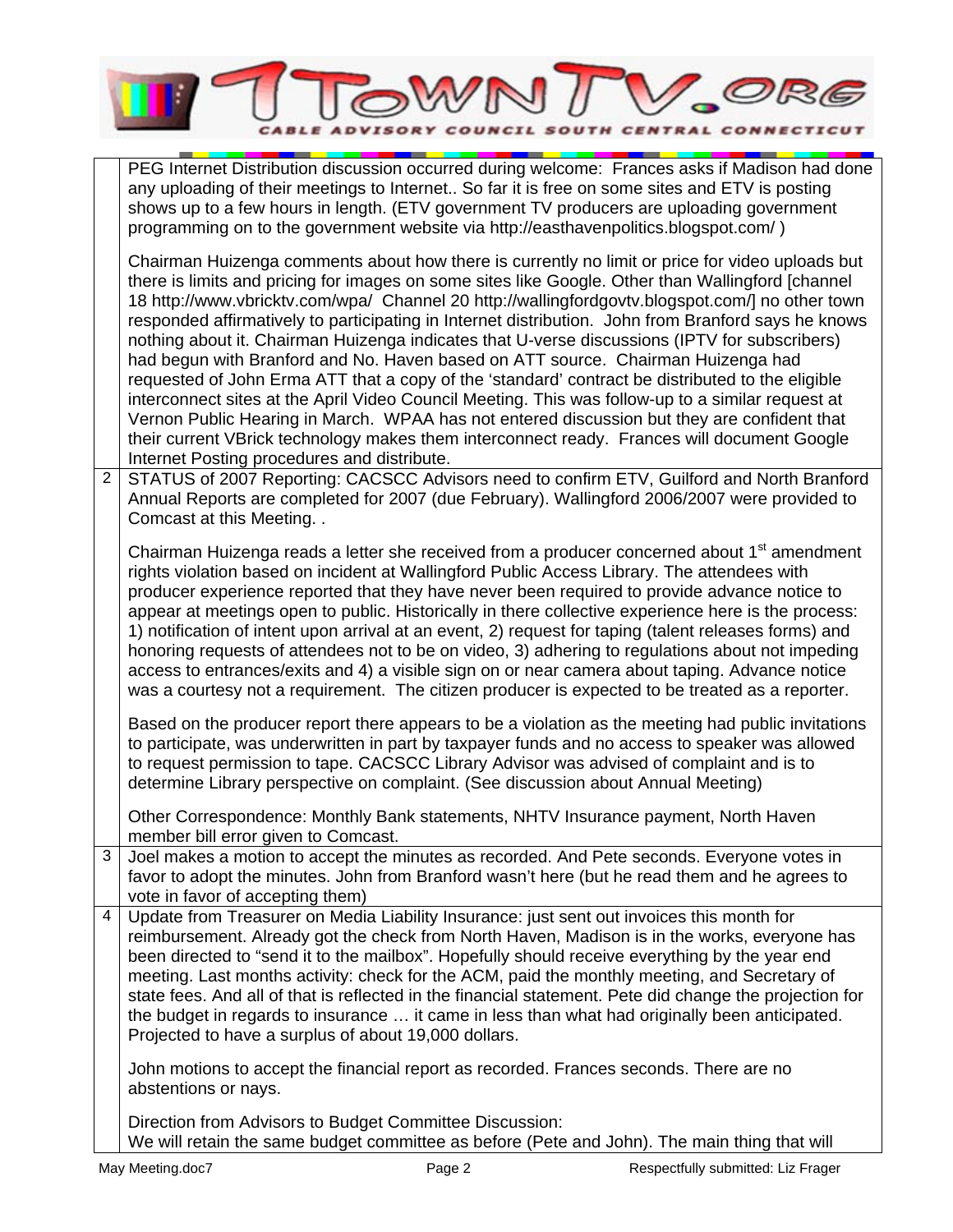

affect the budget for next year is the Insurance. There will be no net expense to the council as the PEGS will be assuming full costs.

John proposes a motion, with the thought of increasing the Comcast budget for the 7town group and providing a travel stipend to advisors based on receipts.

John makes Motion for reimbursement plan for traveling expenses. There is no second. There is discussion that advisors felt these expenses were part of their commitment to their community. The Chairman told advisors that this expense was eligible to be claimed as a deduction when you itemize your income taxes.

Chairman asks how many people on the council have free long distance. A few hands go up. She proposes the potential of having some of these meetings via phone conference. With the ability to share documents via the internet.

Steve proposes yahoo group conferencing for free on the web with an inexpensive headset. Chairmen asks Pete to look into this as part of the budget to see if a few meetings a year can be handled that way and if there are any expenses associated with that process and asks Steve to share his knowledge of yahoo group conferencing with Pete.

REPORT FROM CHAIR: How do we handle the status of the advisors as of Annual Meeting? Ken and two newbies who (we now discover were only appointed temporarily) would be the only advisors as of July 1<sup>st</sup>. To officially continue to transact business and based on precedent set in 2003, the chairmen sent out communication to all communities who have appointees with the following message: Appointees are interested in continued service. Until such time as they are replaced or re-appointed the council will operate as if their appointment has been extended. So absent a new appointee or official re-appointment current advisors will constitute CACSCC.

One course of action is to identify this as an issue to the statewide video council. They are interested in general in reviewing the gaps in community access statute. For example, there is a dependency for service on the state wide council on being appointed by the franchise level. If the franchise level appointment changes de facto the state wide appointment ceases and must be reestablished. The Chair entertains a motion that this is an issue for further action.

Motion: as statewide rep CACSC Chair should bring to the state wide council the need for review of the inter-relationship of councils and to determine if the processes ensure corporate sustainability of these organizations within the rules of the appointment process. Motion by John seconded by Pete, no further discussion or questions. All vote in favor.

Annual Meeting Preparation Status: The speaker that was invited to address the topic: history of communication technologies is of particular interest as the consumers we represent are getting media blitzed about bundled 'phone-Internet-TV' was Professor Sharon Kleinman from Quinnipiac.

Outcome: *Thanks so much for the invitation to speak at the 2008 Annual Meeting of the Cable Advisory Council. I've recently accepted new responsibilities as Interim Director of Quinnipiac's new Interactive Communications Online Graduate Program, which we're launching in August 2008, and I'm working on a new book for Peter Lang Publishing, The Culture of Efficiency, with a very tight production deadline. In short, I'm juggling a few more plates now, and I so unfortunately I won't be able to accept your invitation this summer.*

Alternative and fallback discussed.

Based on the Producer letter about Wallingford Library this topic seems more urgent to get up to speed on than the a historical perspective on the technologies.

FIRST ADMENDMENT PROGRAM: Chairman discusses that she emailed and proposed the idea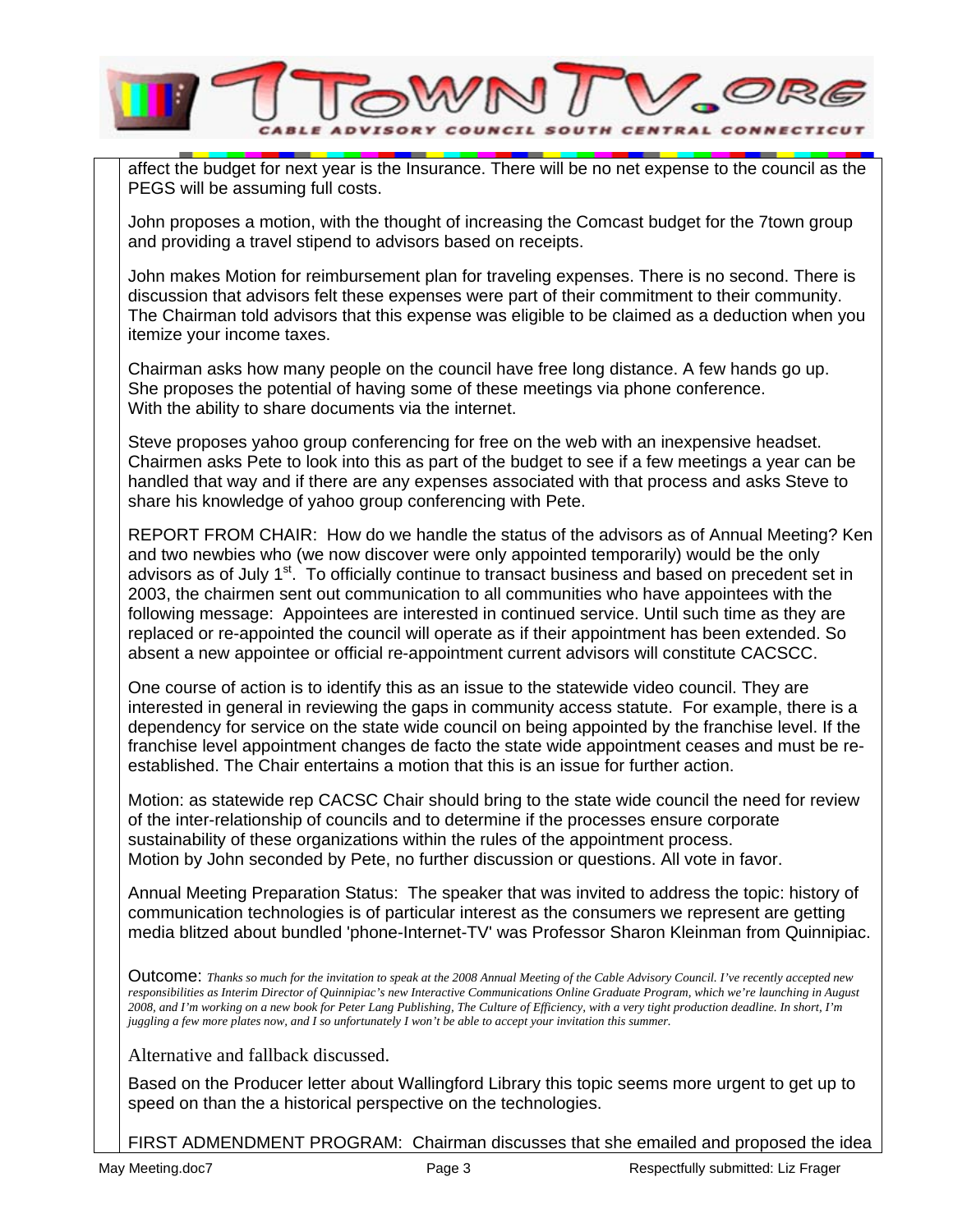|   | <b>CENTRAL CONNECTI</b><br>SOUTH                                                                                                                                                                                                                                                                                                                                                                                                                                                                                                                               |  |  |  |
|---|----------------------------------------------------------------------------------------------------------------------------------------------------------------------------------------------------------------------------------------------------------------------------------------------------------------------------------------------------------------------------------------------------------------------------------------------------------------------------------------------------------------------------------------------------------------|--|--|--|
|   | to two lawyers who have loose ties to Wallingford: Mary-Rose Papandrea, assistant prof Boston<br>College Law Faculty.and David Ardia is a fellow at the Berkman Center and the director of the<br>Citizen Media Law Project, which provides legal education and resources for individuals and<br>organizations involved in citizen media.                                                                                                                                                                                                                      |  |  |  |
|   | Fallback plan: Perhaps getting the website up to date and then doing a walk thru with interesting<br>digital media and short films but this doesn't become cable cast because it is too hard to manage<br>(as a result it would not be going to the education channel)                                                                                                                                                                                                                                                                                         |  |  |  |
|   | IDEAS: John: Open panel discussion with the station managers where they can discuss the<br>programming from all the various towns. Frances: Educational tutorial to show people how to turn<br>their ideas into shows. Chair responds that such a shows would need to be scripted and therefore<br>require a committee.                                                                                                                                                                                                                                        |  |  |  |
|   | Frances suggests a media law professor from Quinnipiac named Cooper may be an back-up on<br>the citizen reporter 1 <sup>st</sup> amendment topic. If there is a zero response from the couple the chair<br>suggests that she follow up with Frances and see if this professor can come in and discuss the<br>same topic.                                                                                                                                                                                                                                       |  |  |  |
| 5 | <b>COMCAST REPORT:</b><br>Every year Comcast foundation provides leaders and achiever scholarships. This year there were<br>three 1,000 dollar scholarship provided in CT. Website to be updated.                                                                                                                                                                                                                                                                                                                                                              |  |  |  |
|   | 2 years ago Comcast offered PEG stations the option to have residential Internet in order to keep<br>their costs down. WPAA requested procedure to apply as they are now interested. Paperwork<br>was provided to WPAA representative. Discussion: Question from WPAA: is there a limit for<br>upload on that plan for residential subscribers? WPAA wants to put both AT&T and Comcast in<br>their facility and designate one as primary for Internet Upload use. John asks that he send an<br>email with the details and he will be able to give a response. |  |  |  |
|   | Next step the advisors need to follow up on the residential internet option available from Comcast<br>to determine I there may now be interest.                                                                                                                                                                                                                                                                                                                                                                                                                |  |  |  |
| 6 | Discussion of Two DPUC dockets: Wallingford PEG Allocation 08-04-09 and Comcast basic tier<br>regulation docket - 080409.                                                                                                                                                                                                                                                                                                                                                                                                                                      |  |  |  |
|   | Status on Wallingford docket – CACSCC did respond timely but the Town of Wallingford asked to<br>be a party to proceedings and was granted it but they said they didn't have enough time to<br>respond to the draft decision and therefore were granted an extension until May 29 <sup>th</sup> . As a result<br>CACSCC requested the right to re-submit comments.                                                                                                                                                                                             |  |  |  |
|   | Question from chair to John - Do you believe that Comcast will be weighing in on the Wallingford<br>docket ? John - I don't think so. There was no scheduled public hearing. Chairman Huizenga<br>indicated that WPAA filing referenced COMCAST positions on topic in prior dockets.                                                                                                                                                                                                                                                                           |  |  |  |
|   | Comcast basic tier regulation docket - 080409.<br>Comcast never threatened to take the basic tier away because it is a violation of federal law.<br>Office of Consumer Council comments and CACSCC: Comcast has every right based on the<br>legislation that was passed to ask for regulatory relief. Comcast isn't playing on a level playing<br>field since AT&T isn't even being asked to provide a similar subscriber option. Other councils<br>submitted comments about loss of basic tier and some engaged consumers in a letter writing<br>campaign.    |  |  |  |
|   | HB 5814 – Chair did write on the councils behalf to the E&Tech Committee all of our objections                                                                                                                                                                                                                                                                                                                                                                                                                                                                 |  |  |  |